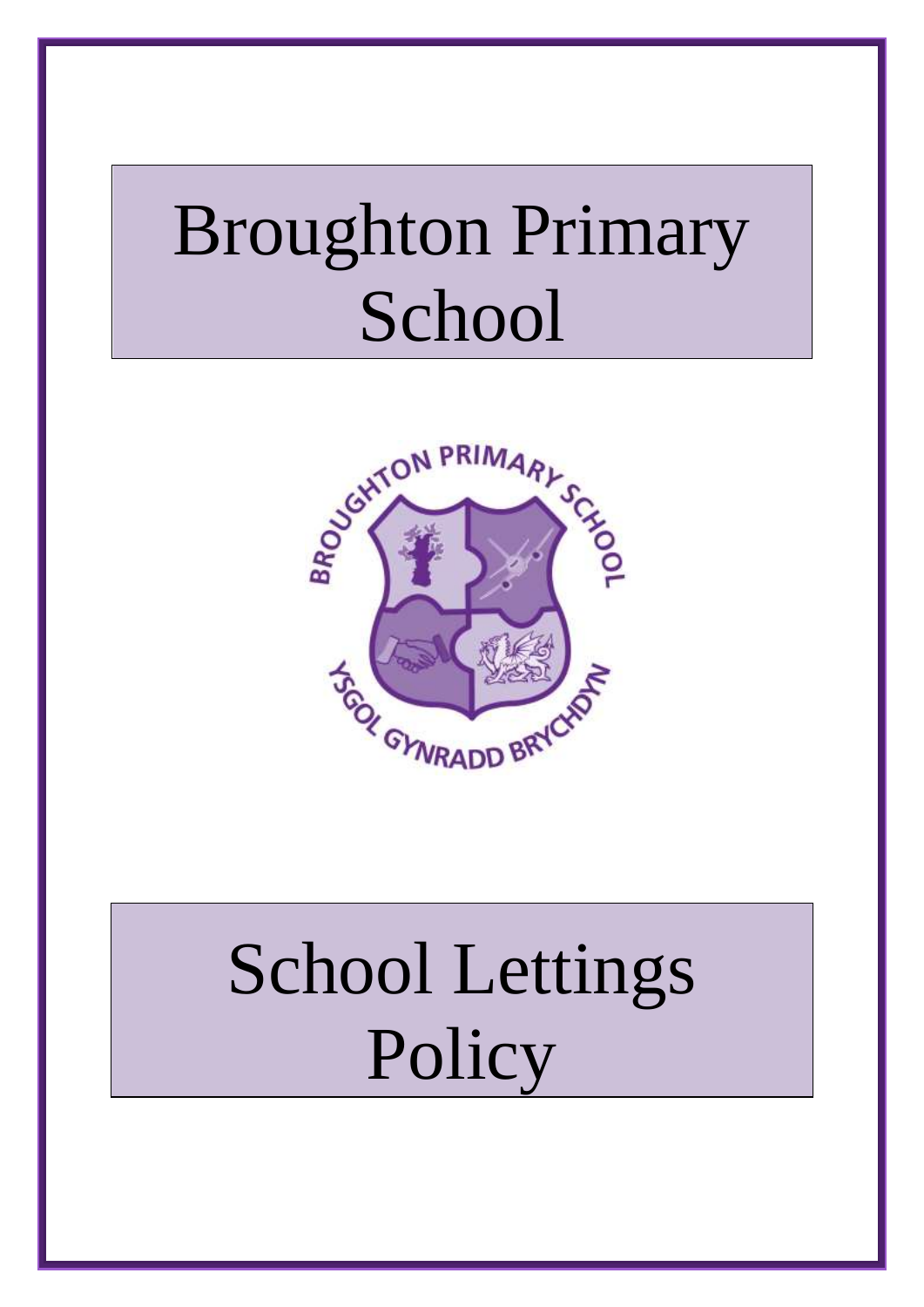#### **Statement of School Lettings Policy**

The Governing Body of Broughton Primary School is keen to see that the premises at our school are used for the benefit of the whole community. The education of children is the prime purpose of our school, however we believe education is a life- long process which should be open and accessible to all.

Aim

The governors wish the school building to be available for hire out of school hours. This serves the dual purpose of being a resource for the local community and a provider of income for the school.

The Governing Body reserves the right to refuse any lettings it may choose ie, those whose organising bodies' aims conflict with the ethos of the school

We will consider letting to any group able to comply with the terms and conditions outlined in this policy. These terms and conditions are clearly stated in our Conditions of Use documentation sent out with all application forms.

The prescribed areas of the premises (itemised on page 3) are available for hire, when not in use for school purposes, for non-school activities.

Priority for community use of the premises will be given as follows:

- i School purposes including all meetings of the Governing Body and its committees;
- ii Other educational activities;
- iii Other activities organised by third party organisations

The Governing Body reserves the right to accept or refuse any application for hire.

#### **Charges**

The Governing Body are responsible for setting charges for the hiring of the school premises.

The scale of charges will be reviewed annually by the Governing Body for implementation from the beginning of the next financial year, with effect from 1St April of that year.

The minimum hire period is one hour.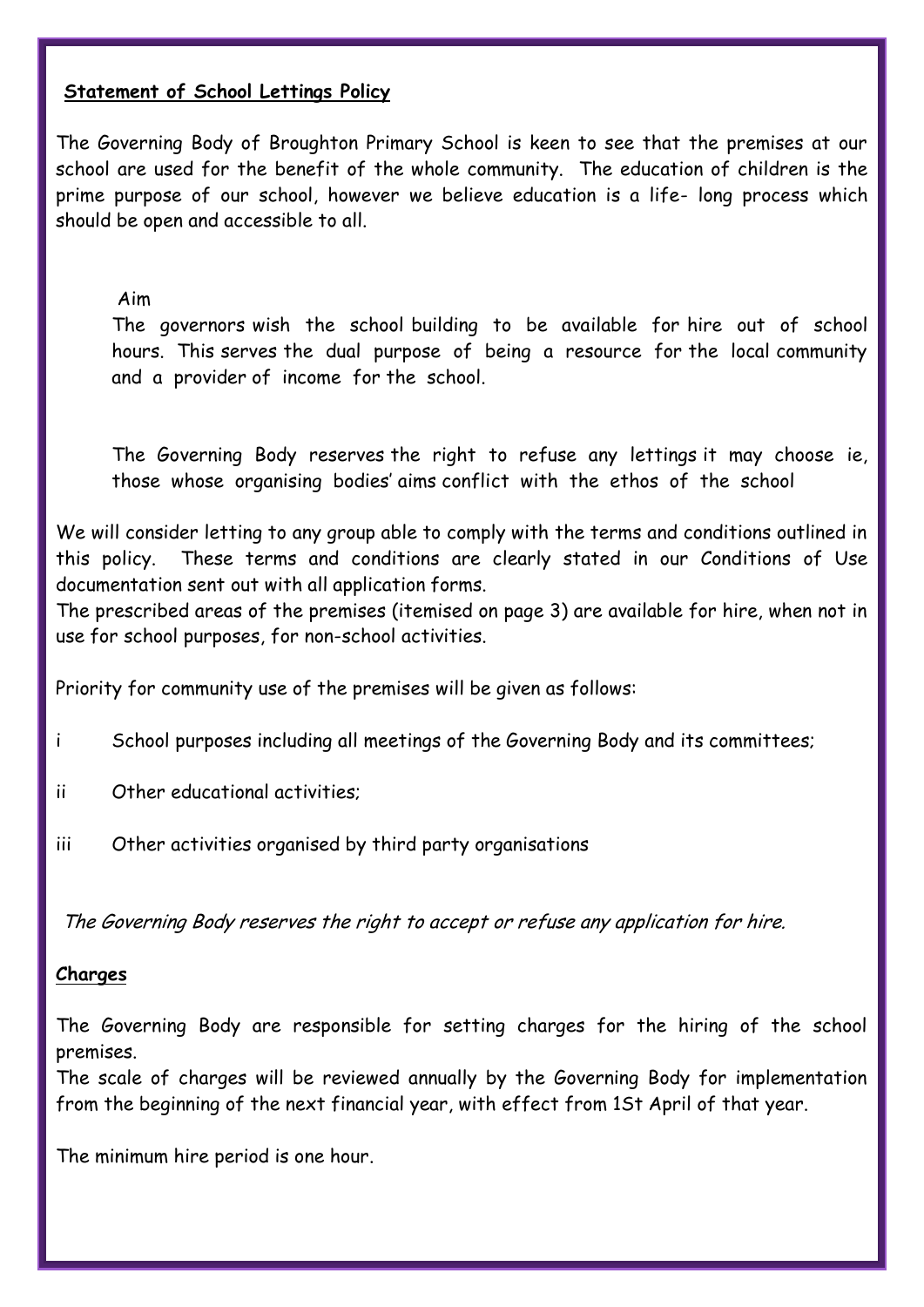#### **AREAS AVAILABLE FOR HIRE AND SCALE OF CHARGES**

The following times, facilities and equipment available are agreed as follows:

Main School Hall between the hours: 3.30pm to 10.00pm

Conference Room the hours: 9.00am to 10.00pm

Classroom the hours: 6.00pm to 10.00pm

Gymnasium Hall the hours: 9.00am to 10.00pm

Playfields the hours: 5.00pm to 7.00pm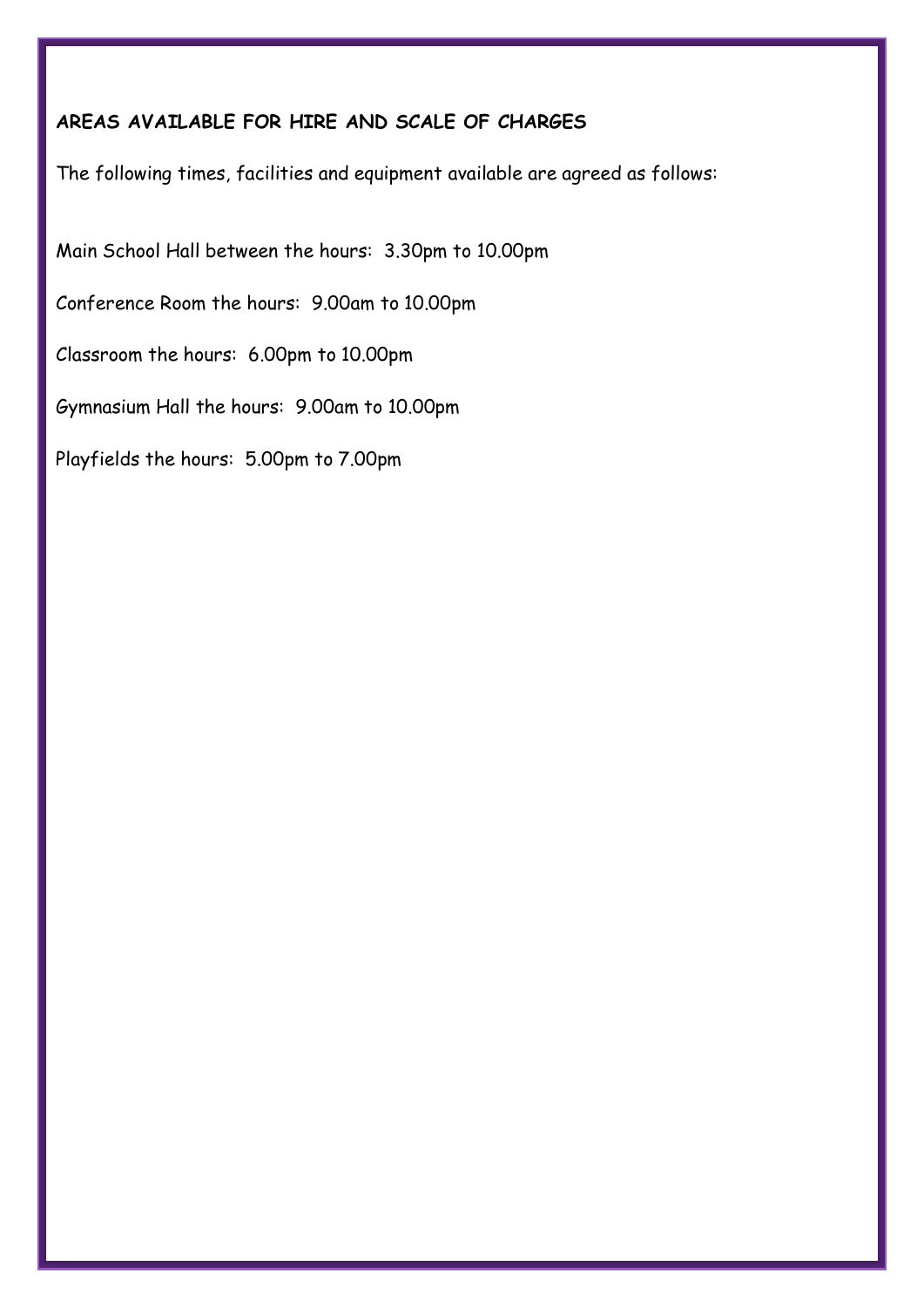#### **BOOKING PROCEDURE**

- 1 Applicants wishing to hire parts of the premises (refer to page 3, available areas for hire and scale of charges) should return to the school main office:
	- FCC's 'Form of Application for Hiring of School Premises' form
	- A completed and signed 'Application form for use of School Premises' (LET1)
	- A signed copy of the school Conditions of Use agreement; (LET2)
	- A copy of the hirer's risk assessment relating to the intended use;
	- A copy of the hirer's public liability insurance.
- 2 By signing the application form and copy of Conditions of Use Agreement, the person is acknowledging and agreeing to adhere to all aspects and conditions of our school's letting policy.
- 3 A signed application does not guarantee the booking will be granted.
- 4 Where the application for let is accepted, the applicant will be sent FCC's 'Form of Application for Hiring of School Premises' form and Form LET1. (As referred to above.)
- 5 Once these forms are completed and returned to school an 'Accounts Receivable Sales Order' will be completed and forwarded to County Hall who will invoice the hirer.
- 6 The 'hirer' should then pay the booking invoice, in full. This will then confirm the booking agreement.
- 7 There will be no access to the premises before commencement of the period of hire. Hirers must therefore allow sufficient time for preparation before the event when booking the time and duration of the let.
- 8 Hirers must have left the premises by the end of the booked period. Sufficient time must be allowed for clearing away and for all participants to leave the premises by the end of the booked period.
- 9 Hours of access requested will be specified as part of the booking acceptance confirmation.

#### **BOOKING PROCEDURE CHECKLIST**

1. Initial contact from hirer. Bookings discussed with the Business Manager and Headteacher .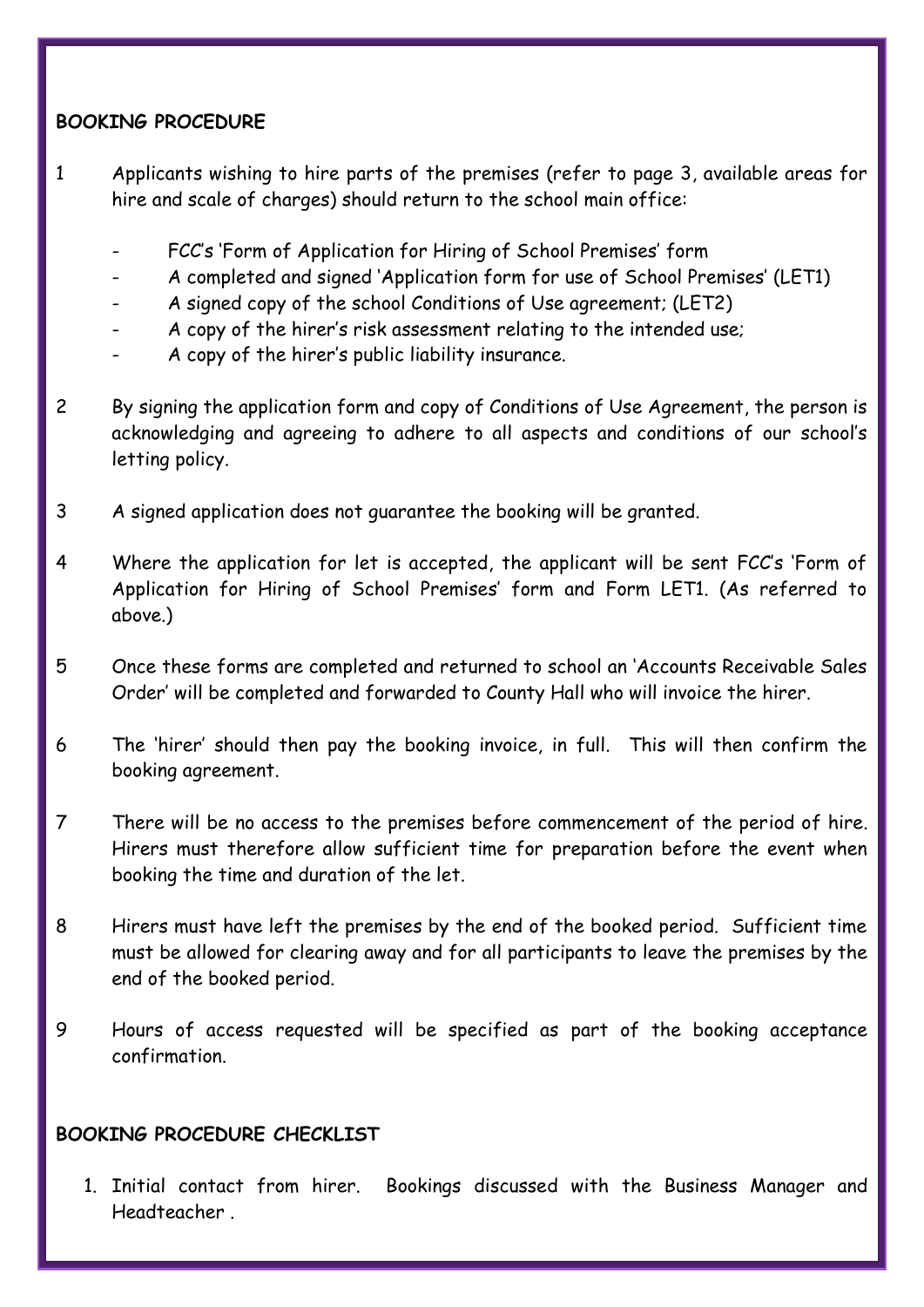- 2. Provisional booking made and entered in Lettings Diary (App. 1).
- 3. 'Form of Application for Hiring of School Premises' (App. 2), and 'LET1' form despatched to hirer. (This can be up to 12 months in advance).
- 4. Upon receipt of 'Form of Application for Hiring of School Premises', and 'LET1' form 'Accounts Receivable Sales Order' (App. 3) completed and despatched to County Hall after confirmation with Headteacher of correct charge. (Headteacher signs form as authorisation.) **Firm** booking made in Lettings Diary.
- 5. Upon receipt of 'FCC Accounts Receivable Sales Order' County Hall will despatch invoice to hirer, sending copy to school for filing. (No further contact made with school as to whether invoice has been paid unless problem arises.
- 6. Copies of Lettings Diary (current and subsequent month) given to Caretaker.

#### **CONDITIONS OF LETTING**

#### **The hirer agrees:**

- a. To observe the School Governing Body regulations that no money be paid to the caretaker/cleaner in respect of the letting since it is understood that remuneration to the caretaker/cleaner in respect of additional duties occasioned by the letting will be the responsibility of the Governing Body.
- b. To pay the School all expenses which may be incurred by them in repairing and making good any part of the school buildings or of the furniture and effects therein, which may be damaged or destroyed by/or in consequence of my/our use of the school.
- c. That it is the responsibility of the hirer to ensure that any area of accommodation used in the course of the letting is left in the condition in which it was found and is maintained in a safe condition during the letting.
- d. To ensure that no intoxicants are sold on school premises without the appropriate licence and specific approval by the Governing Body.
- e. To comply with the non-smoking policy of the school.
- f. To take responsibility for dealing with any first aid or other emergency in accordance with school procedures, both during school hours and out of hours.
- g. To be responsible for informing the Governing Body, of any person sustaining injury or loss on the school premises during the period of the hire. This information must be presented in writing to the Governing Body within 24 hours of the event. Any further information required by the Governing Body must be made available upon request.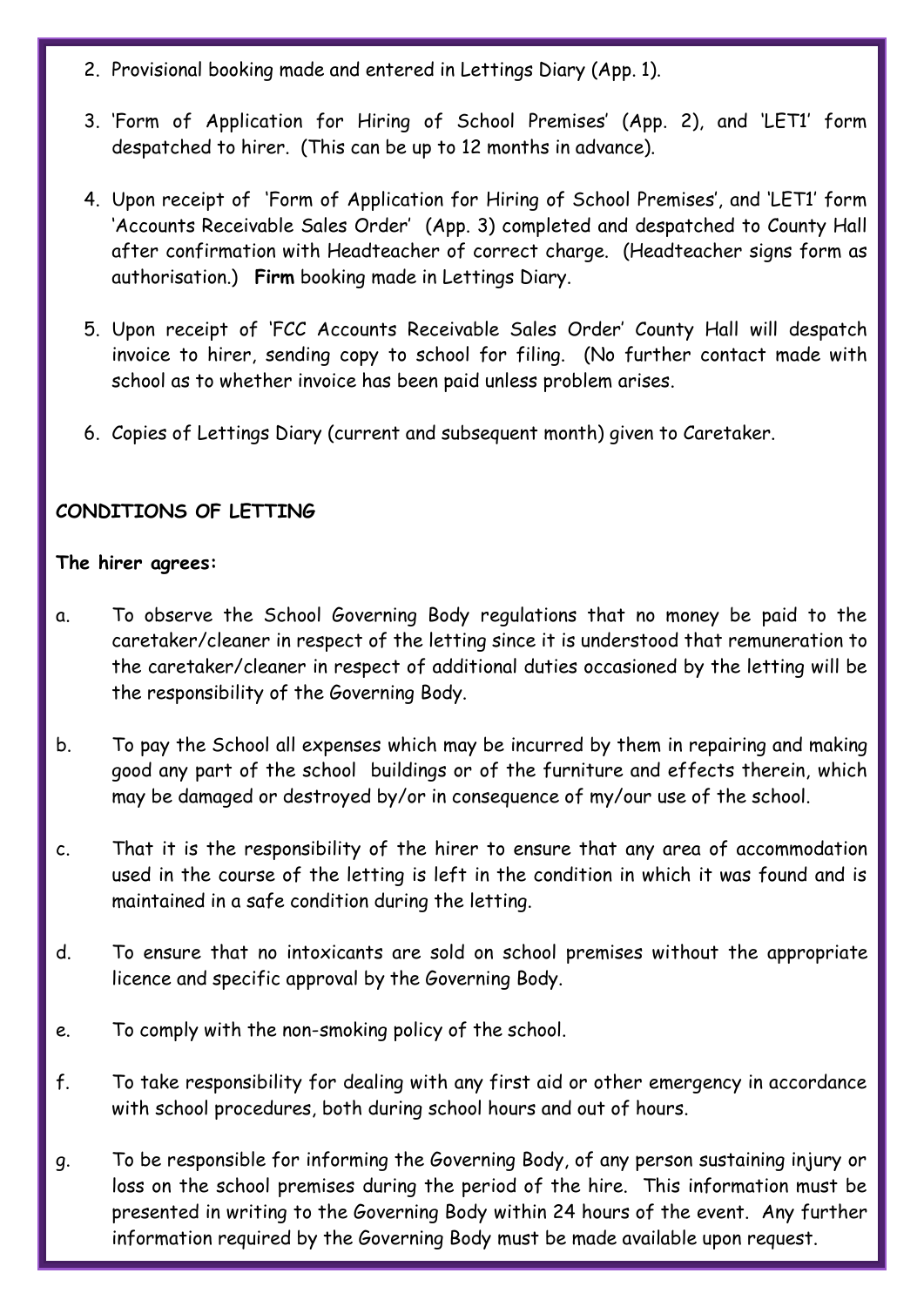- h. To ensure that appropriate supervision is afforded to all persons present on the premises as a consequence of the letting and that where the activities so demand the supervisors possess adequate qualifications.
- i. That the School Governing Body will make the decision as to whether or not the caretaker is to be present throughout the whole period of hire. In those situations where the school has decided that it is not necessary for the caretaker to be present during the whole letting and it is subsequently discovered that he/she has been called out, the organisation/person responsible for the hiring of the premises may be liable to pay any additional costs.
- j. That the School Governing Body reserves the right to consider on merit applications for the use of school premises and revoke any agreements for school operations.
- k. The School Governing Body shall not be held responsible to the hirers or other persons for accidents happening or any injury suffered, or damage or loss of property sustained in any manner whatsoever on any part of the school premises.
- l. The Governing Body will use their discretion as to the amount of public liability insurance, depending on the event and associated risks.
- m. That the hirer(s) are responsible for ensuring the playing fields and pitches are free from obstacles and safe for play.
- n. That the hirer(s) agree to adhere to all Health and Safety requirements of the school and MUST submit a completed risk assessment for the intended use of the school premises when asked or any part therein, with the application form for school consideration before any formal agreement will be confirmed.
- o. That if the activity involves children, the hirer must have in place appropriate policies and procedures for Safeguarding Children and Child Protection and agree to liaise with the school on these matters as appropriate.
- p. That the hirer(s) will ensure that all those using the premises as part of an approved hire agreement are aware of the above conditions of use, and any other special conditions agreed (for example due to the specialist nature of the areas hired).
- q. That the hirer will admit any member of the School staff to any function at any time to ensure that the conditions of this booking are complied with.
- r. That the requirements of the school Governing Body on or in connection with, the issue of licenses for public dancing, music or any public entertainment must be strictly fulfilled. This will include the hirer providing evidence of e.g. consent for copyright where this is applicable.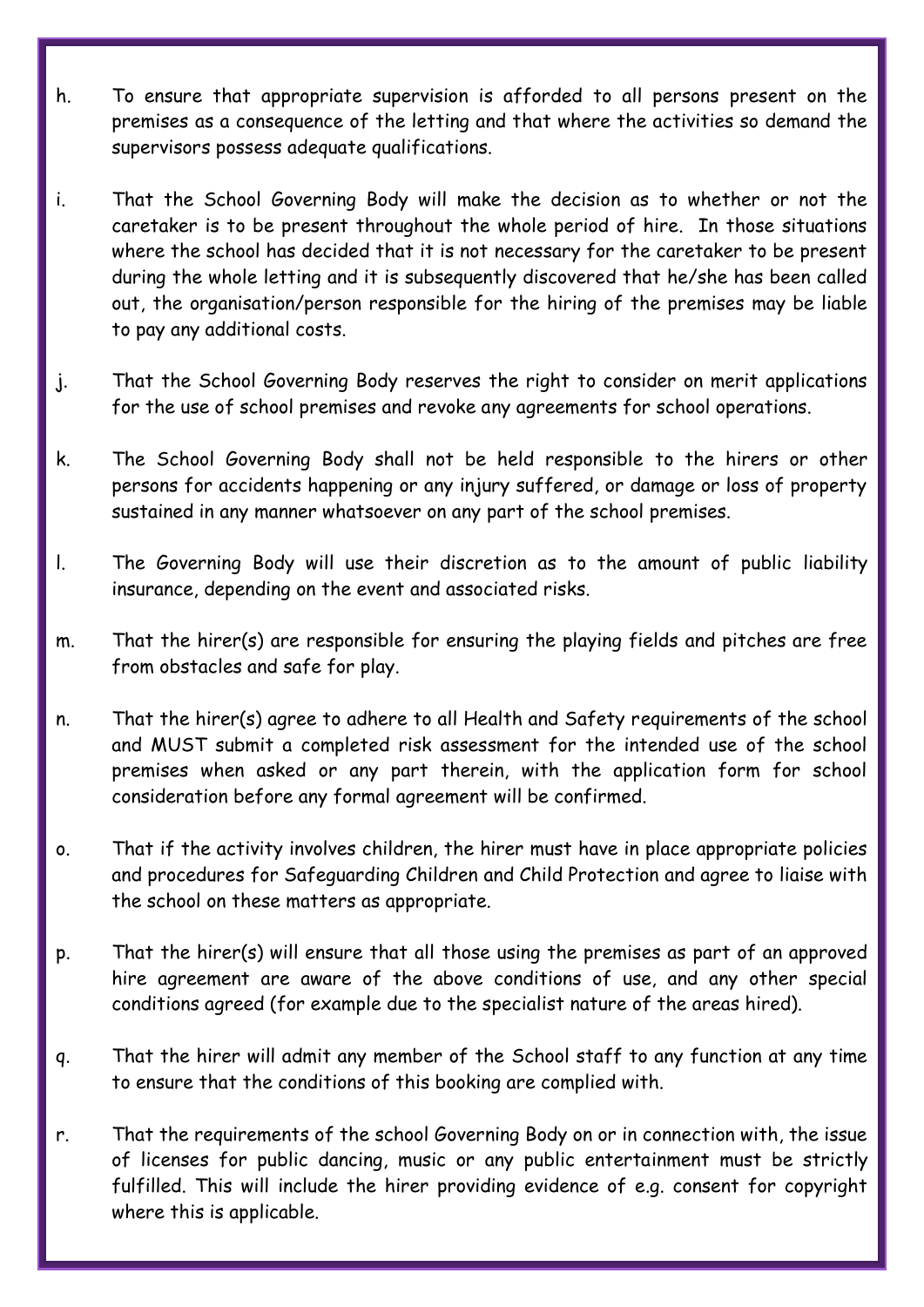- s. That if, for any reason the school has to be closed, no compensation shall be payable by the Governing Body or any other person to the hirer.
- t. The Governing Body reserves the right to use their discretion to retain any fee / or part of fee paid in the event of cancellation/ no show.
- u. That no alterations whatsoever may be made to any part of the premises or areas or services specified in the hire.
- v. That any movement of furniture required must be undertaken by the hirer under the direction of the caretaking staff of the school. No furniture or apparatus is to be used without prior permission.
- w. That furniture, including chairs, must not be removed from the school premises , nor for the use either on e.g. the playing field or playground, or in any other building outside the school unless prior permission has been granted by the Governing Body.
- x. No advertising may be placed in any area of the school premises without the direct permission of the Head teacher of the school.

#### **ADDITIONAL CONDITIONS OF USE:**

#### **GENERAL HEALTH AND SAFETY**

During the period of the hire, the hirer will be responsible for ensuring the health and safety of those making use of the premises for the purpose of the hire.

The hirer will be responsible for compliance with the Health and Safety at Work Act, and any other relevant health and safety legislation that applies, and for compliance with the school health and safety policy. A copy of the school health and safety policy will be provided to the hirer.

The hirer will be made aware of the fire exits and fire appliances upon taking up the hire. A copy of the school's fire evacuation procedures will be provided to the hirer, and will cover all relevant emergency action requirements in the event that the hirer is in sole occupation of the premises. Fire exits and fire fighting equipment must be kept unobstructed at all times, and in the event of a fire (or practice alarm) the hirer, or their representative, is responsible for the swift and safe evacuation of those they are responsible for.

No alterations or additions to the electrical installations at the school may be made. If any portable electrical appliances are required to be brought onto the premises for use during the hire, the hirer is responsible for informing the school at the time of application, and for agreeing to conform to the school electrical equipment requirements as a condition of approval. No changes are to be made to the school's lighting/sound equipment and no smoke machines are to be used.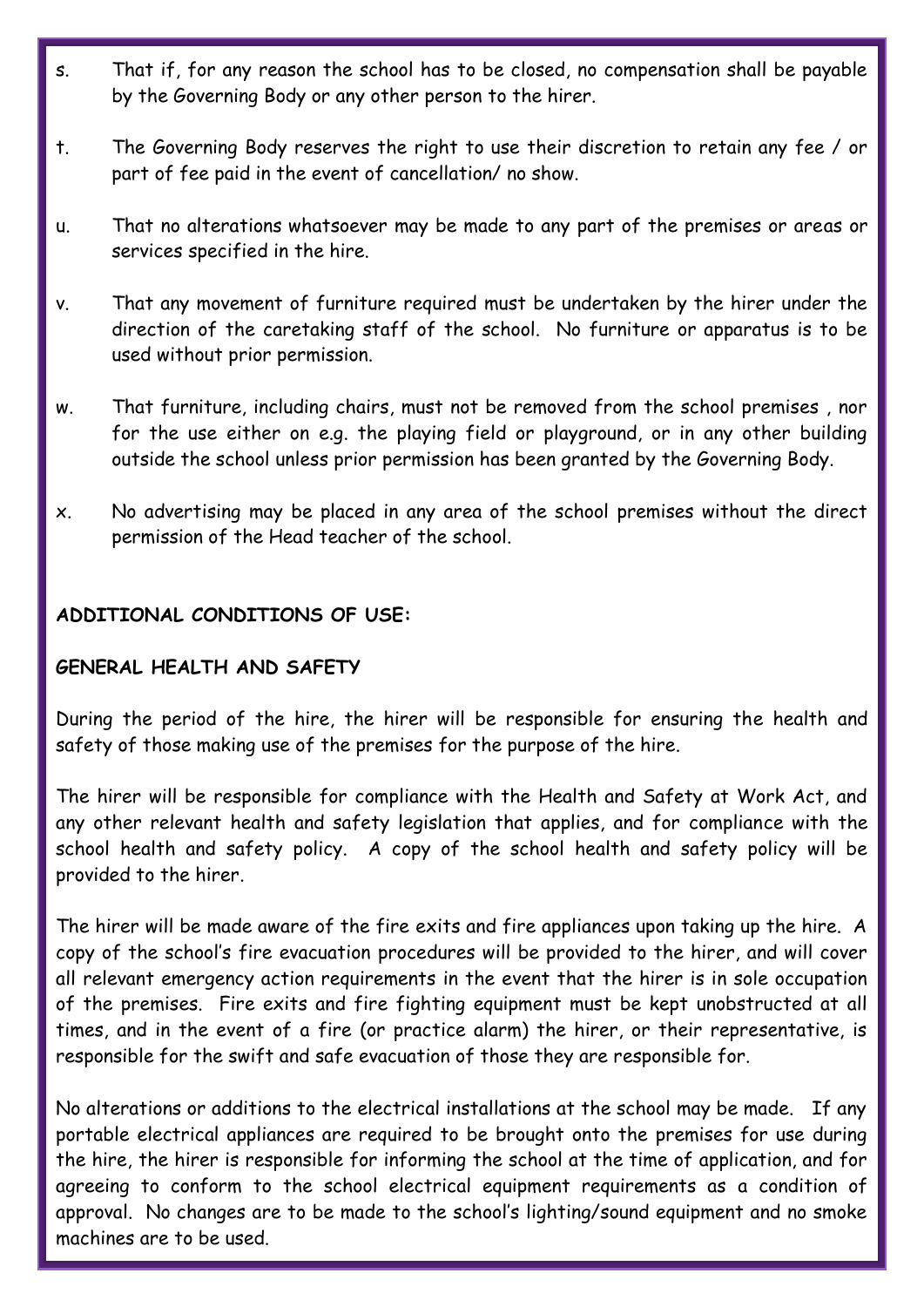#### **RISK ASSESSMENTS**

Risk Assessments must be submitted to the school with the application form. This is to ensure the school is fully informed of any potential risks relating to the purpose of use, and to ensure that the hirer's control measures will be suitable and adequate.

Risk assessments of activities should consider as a minimum, the specific activities of use, the range of people, including vulnerable groups of people who may take part in those activities, the safety of any equipment, the appropriateness of the available accommodation for the activities, car parking arrangements and suitability of access, fire safety, and first aid arrangements. Any arrangements for serving food or allowing food to be consumed on the premises should also be included.

These risk assessments will form the basis of an agreed health and safety plan to be agreed in writing with the Governing Body as a condition of the letting agreement.

#### **PARKING OF VEHICLES ON EDUCATION PREMISES**

Flintshire County Council does not accept responsibility for any injuries received, or for loss or damage to property belonging to any person, such injury, loss or damage being the result of the use of a vehicle in or upon any education premises or any part thereof. Any damage caused to educational property, by any vehicle will be the responsibility of the owners of such vehicles.

Where events are held, the hirer must undertake the proper stewarding and control of the parking area(s).

Arrangements for any deliveries to the school must be made and agreed with the school at least 48 hours in advance of the arrival of the deliveries and in accordance with the schools deliveries policy.

#### **CLEANING ARRANGEMENTS**

The school maintains high standards of cleaning of the premises, however, the hirer is responsible for the cleaning and removal of any rubbish from the school premises that have arisen as a result of the hire. Where the use of the premises (including the grounds) gives rise to any additional cleaning on the part of the school, an additional fee may be charged.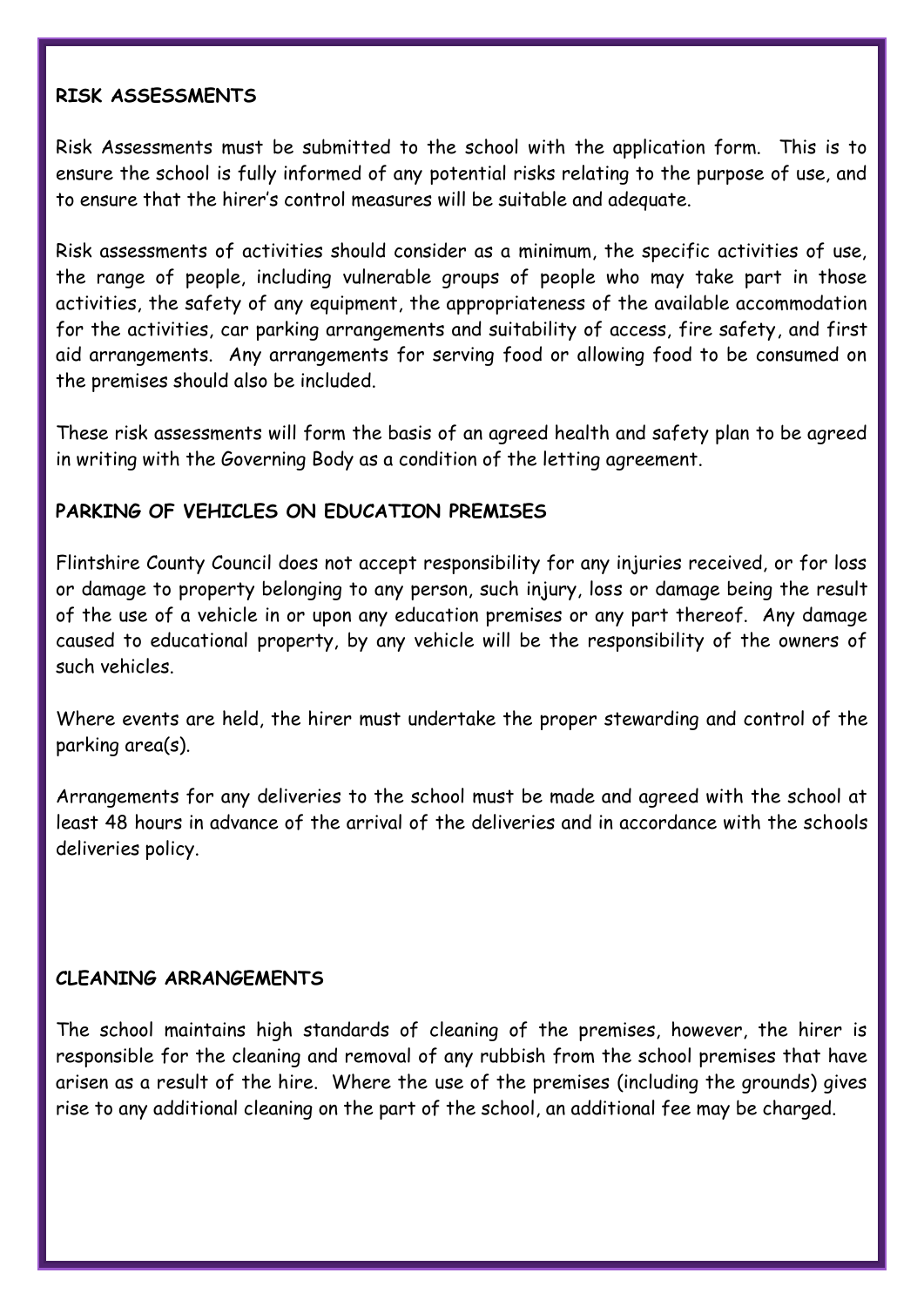#### **TEMPORARY EVENT NOTICES (TEN**)

In the event of a need for a Temporary Event Notice (TEN) ie if an event is outside the scope of the school premises licence, the hirer will take full responsibility for the application process to FCC.

The hirer will forward a copy of the approved TEN to the Headteacher, at least, 14 days prior to the event and provide the name of the premises user (ie the person who will take responsibility instead of the Headteacher).

The hirer will need to forward a copy of their Public Liability Insurance and if more than 5 employees, their Employers Liability Insurance to the Headteacher at least 14 days prior to the event.

#### **PRODUCTIONS**

Any application for use of the premises for purposes of productions eg lecture, play, opera, dramatic or musical or other work must comply with any licence requirements and proof of consent of copyright. These will be checked by the Governing Body and where compliance cannot be assured, the Governing Body reserve the right to cancel.

No alterations or additions to the electrical installations at the school may be made without prior express permission being given in writing by the Governing Body.

No additional staging, curtaining or scenery may be erected without prior express permission being given in writing by Governing Body, and in accordance with their directions.

Any approved alterations for the purposes of production, must be dismantled / removed and all affected areas returned back to their original state, to the Governing Body's satisfaction immediately after usage and at the expense of the hirer.

Any such curtaining or scenery shall be rendered non-inflammable. Stage scenery and other effects must neither be brought on to the school premises, nor taken away whilst the school is in session expect with the express permission of the Governing Body.

The Governing Body / Headteacher reserves the right to request any risk assessments as necessary in respect of the hire agreement, and request specific controls necessary. Failure to comply will result in a cancellation of the hire.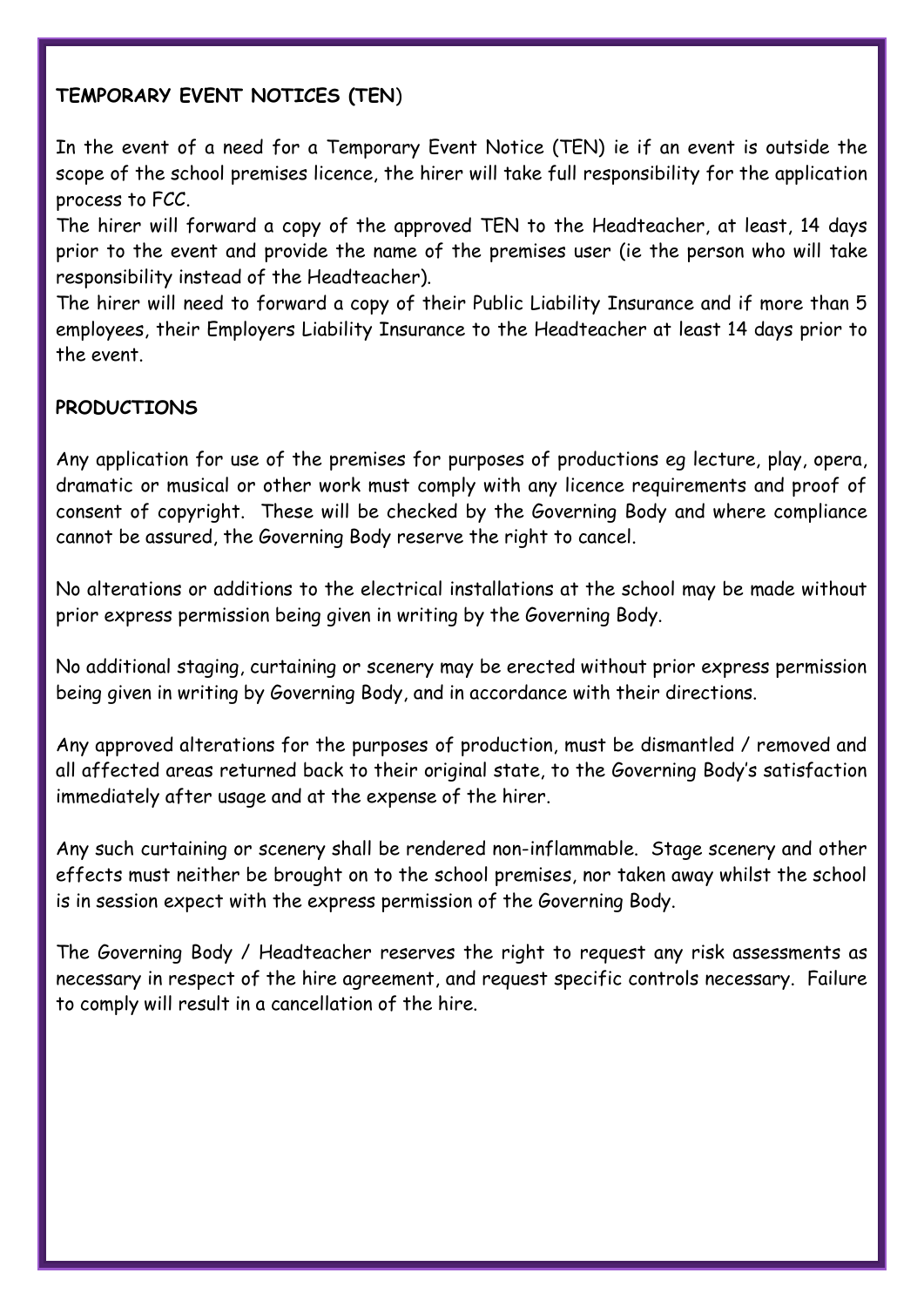#### **SCHOOL HALL**

**Maximum Seated Occupancy of the Hall is as follows:** School Main Hall 250

\*Subject to change if Occupancy includes Wheelchair users

#### **FLOORS**

The use of any preparation or material for the purpose of preparing a floor for dancing is not allowed, as this will make the floors dangerous for normal use. The safe condition of floors shall be deemed acceptable to the hirer after inspection and will remain the hirer's responsibility during the hire.

#### **GYM**

- White soled footwear.
- No outside shoes or studs.
- All changing areas need to be brushed out after use.

Approved by the School Governing Body In accordance with Flintshire County Council's LA Lettings Policy and Guidance Reviewed annually Next Review Date: Summer 2018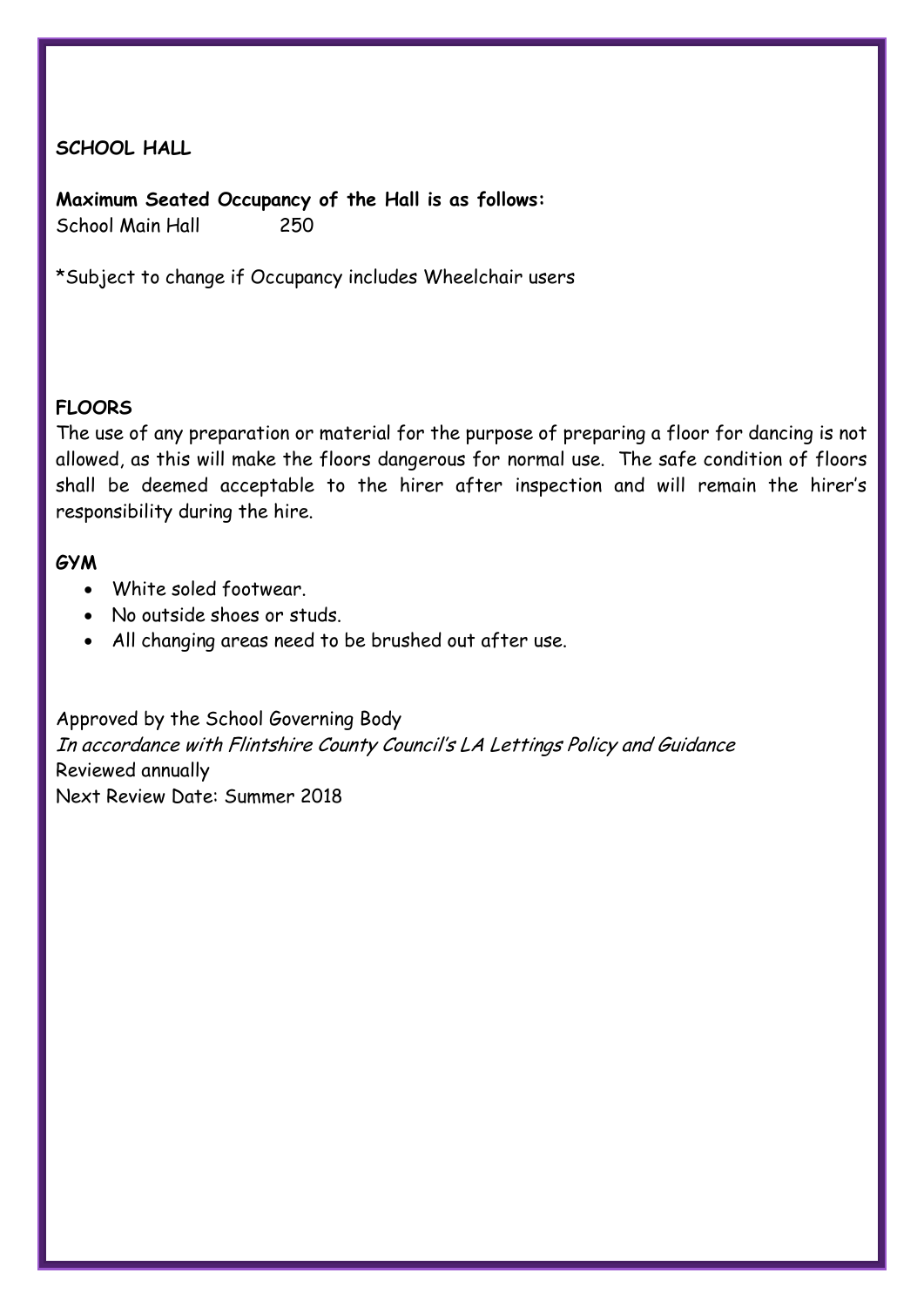**Appendix C (LET1)**

#### **APPLICATION FORM FOR USE OF SCHOOL PREMISES**

| Accommodation<br>Required                                                                     | Dates                 | Time<br>$(from - to)$                                                                                                     | Total<br><b>Hours</b> | Cost Per<br>Hour | <b>Total Cost</b> |  |
|-----------------------------------------------------------------------------------------------|-----------------------|---------------------------------------------------------------------------------------------------------------------------|-----------------------|------------------|-------------------|--|
|                                                                                               |                       |                                                                                                                           |                       |                  |                   |  |
| Period of Let:<br>Single Let:<br>Regular Let:                                                 | Please<br><b>tick</b> | (single let date and time as specified above<br>Weekly:<br>Monthly:<br>Other:<br>Date of first Let:<br>Date of Final Let: |                       |                  |                   |  |
| Name of Organisation:                                                                         |                       |                                                                                                                           |                       |                  |                   |  |
| Nature proposed use:                                                                          |                       |                                                                                                                           |                       |                  |                   |  |
| Will any copyright material be used:                                                          |                       |                                                                                                                           |                       |                  |                   |  |
| Estimated number of Persons to be present:                                                    |                       |                                                                                                                           |                       |                  |                   |  |
| Estimated number of children under 8 years to be present:                                     |                       |                                                                                                                           |                       |                  |                   |  |
| Will all persons be members of the Organisation?                                              |                       |                                                                                                                           |                       |                  |                   |  |
| Will charges be made, if so, how much and what for?                                           |                       |                                                                                                                           |                       |                  |                   |  |
| To what purpose will any proceeds be donated?                                                 |                       |                                                                                                                           |                       |                  |                   |  |
| How many chairs will be required:                                                             |                       |                                                                                                                           |                       |                  |                   |  |
| How many tables will be required:                                                             |                       |                                                                                                                           |                       |                  |                   |  |
| Any other equipment required (eg OHP):                                                        |                       |                                                                                                                           |                       |                  |                   |  |
| Are there any disabled persons likely to attend?                                              |                       |                                                                                                                           |                       |                  |                   |  |
| OTHER SPECIFICATIONS: details to be added:                                                    |                       |                                                                                                                           |                       |                  |                   |  |
| Have you attached a copy of your Public Liability Insurance Certificate? (if applicable).     |                       |                                                                                                                           |                       |                  |                   |  |
| Have you attached a copy of the Licence of Intoxicants (if applicable).                       |                       |                                                                                                                           |                       |                  |                   |  |
| Have you attached a copy of the risk assessment relevant to the required use of the premises? |                       |                                                                                                                           |                       |                  |                   |  |
| FOR OFFICIAL USE ONLY                                                                         |                       |                                                                                                                           |                       |                  |                   |  |
| PERMIT NO:                                                                                    |                       | <b>INVOICE SENT</b>                                                                                                       |                       | PAYMENT RECEIVED |                   |  |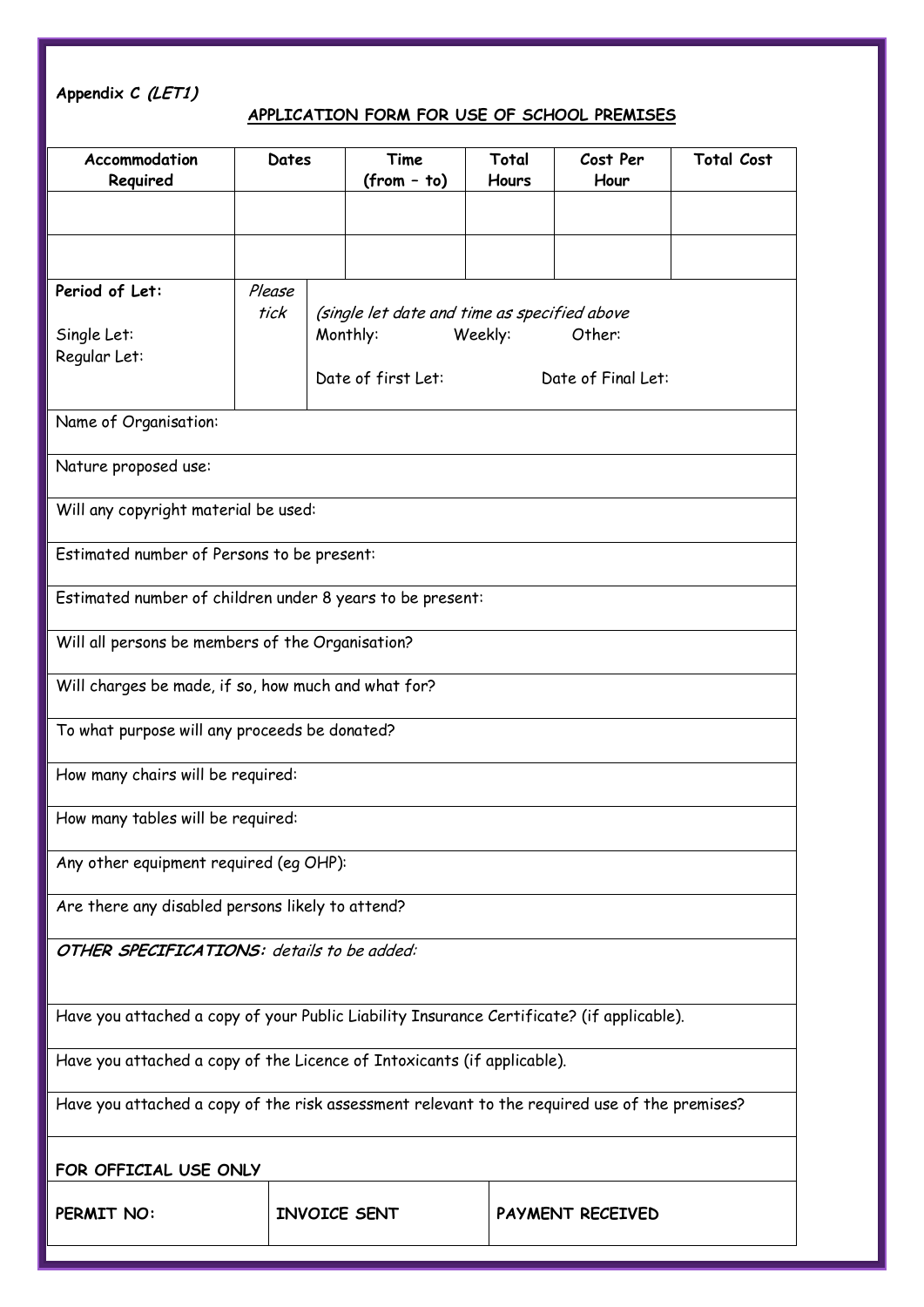### **(LET2)**

#### **To the Governing Body of Broughton Primary School**

I \_\_\_\_\_\_\_\_\_\_\_\_\_\_\_\_\_\_\_\_\_\_\_\_\_\_\_\_\_\_\_\_\_\_\_\_\_\_\_\_\_\_\_\_\_\_\_\_\_\_\_\_\_\_\_\_\_ (please print

name)

of \_\_\_\_\_\_\_\_\_\_\_\_\_\_\_\_\_\_\_\_\_\_\_\_\_\_\_\_\_\_\_\_\_\_\_\_\_\_\_\_\_\_\_\_\_\_\_\_\_\_\_\_\_\_\_\_

(Organisation)

being over the age of 18 years, hereby apply for permission for the above stated Organisation to use the school premises as stated overleaf. I understand that if permission is granted, it will be subject to all conditions of usage as stated within the school's letting policy. I have read this lettings policy and understand that the permission to use the school premises will only be effective provided the conditions and regulations stated in the school's letting policy are adhered to.

I, on behalf of my Organisation, hereby agree to follow all conditions of the school's letting policy should permission be granted to use the school premises.

I understand it is my responsibility, on behalf of the organisation, to ensure that any area of accommodation used in the course of the letting is left in the condition in which it is found. I must also ensure that my organisation leaves the premises at the time stated on the permit.

I shall indemnify the School and Flintshire County Council, and keep them indemnified against all losses, claims, demands, actions, proceedings, damages, cost or expenses, or other liability arising in any way from my use or the use by others in accordance with the let.

| Telephone No: Home                                                                                                            |
|-------------------------------------------------------------------------------------------------------------------------------|
|                                                                                                                               |
|                                                                                                                               |
| Enc: A copy of the hirer's risk assessment relating to the intended use;<br>A copy of the hirer's public liability insurance. |